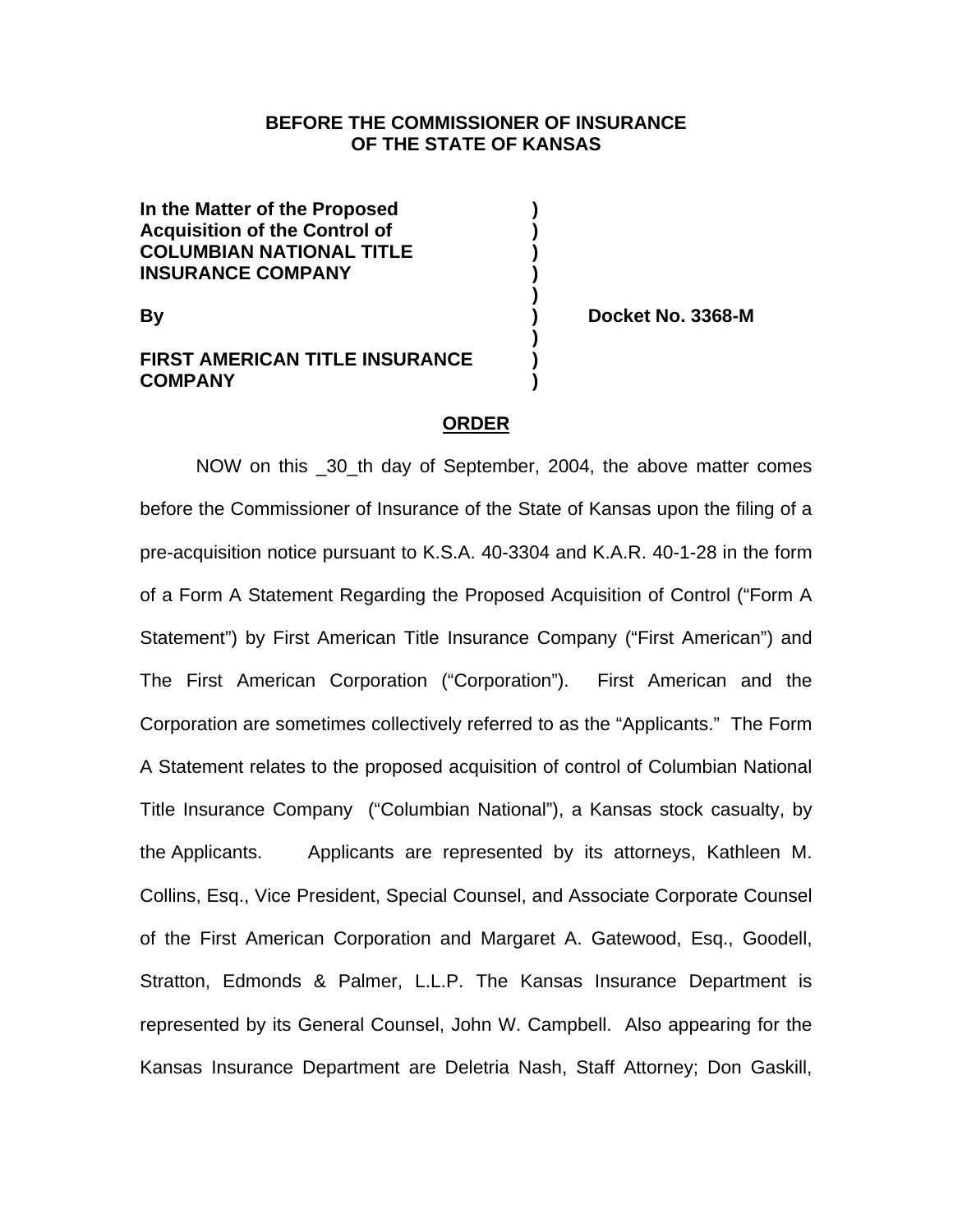Director of the Financial Surveillance Division; Patrick Mulvihill, Assistant Director of the Financial Surveillance Division; and Mark Owens, Financial Analyst of the Financial Surveillance Division.

Applicants wish to resolve this matter without formal adjudicative proceedings by entering into this consent order.

#### FINDINGS OF PUBLIC INTEREST AND POLICY

 The following declarations of public interest and policy are made by the Commissioner pursuant to K.S.A. 40-3301.

 The Commissioner finds and declares that it is consistent with the public interest, K.S.A. 40-3301 and the interest of policyholders to permit insurers:

- (a) to engage in activities which would enable insurers to make better use of management skills and facilities;
- (b) to diversify into new lines of business through acquisition or organization of subsidiaries;
- (c) to have free access to capital markets which could provide funds for insurers to use in diversification programs;
- (d) to implement sound tax-planning conclusions; and
- (e) to serve the changing needs of the public and adapt to changing conditions of the social, economic and political environment so that insurers are able to compete effectively and to meet the growing public demand for institutions capable of providing a comprehensive range of financial services.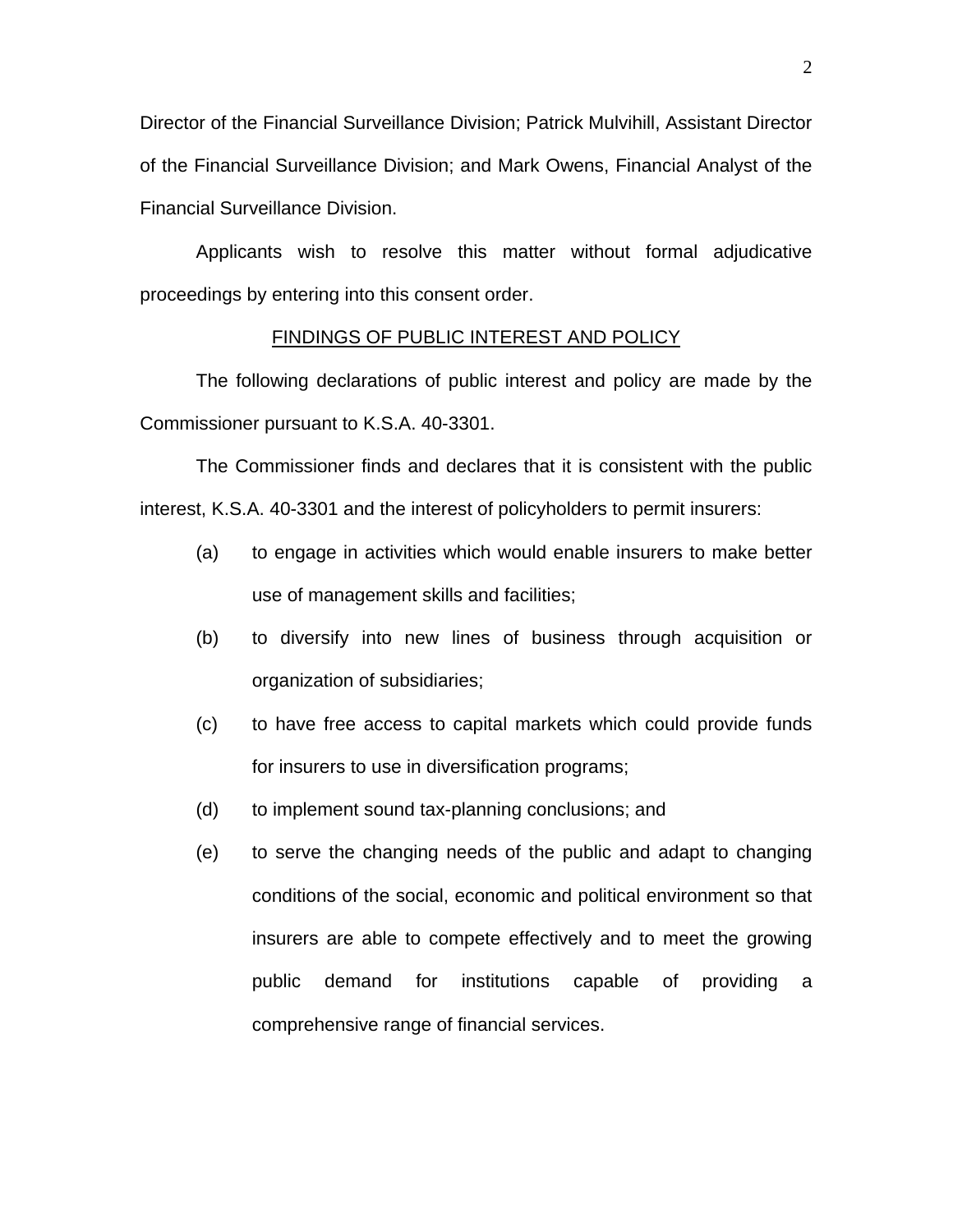The Commissioner further declares that policies and purposes in K.S.A. 40-3301, et seq., are to promote the public interest by:

- (a) facilitating the achievement of the objectives enumerated in K.S.A. 40-3301 and set out above;
- (b) requiring disclosure of pertinent information relating to changes in control of an insurer;
- (c) requiring disclosure by an insurer of material transactions and relationships between the insurer and its affiliates, including certain dividends paid by the insurer; and
- (d) providing standards governing material transactions between an insurer and its affiliates.

The findings and conclusions stated herein are based upon the statements made by the Applicants in the Form A Statement and accompanying documents filed with the Kansas Insurance Department by the Applicants pursuant to K.S.A. 40-3304(b) and K.A.R. 40-1-28.

Significant documents have been reviewed by representatives of the Financial Surveillance and Legal Divisions of the Kansas Insurance Department, and the Commissioner has had the benefit of their technical expertise and advice as provided in K.S.A. 77-546(c).

The purpose of the filing of the Form A Statement is to seek authority from the Kansas Insurance Department for the proposed acquisition of control of Columbian National by the Applicants. The terms and conditions of the proposed acquisition are more fully set forth in the Form A Statement filed with the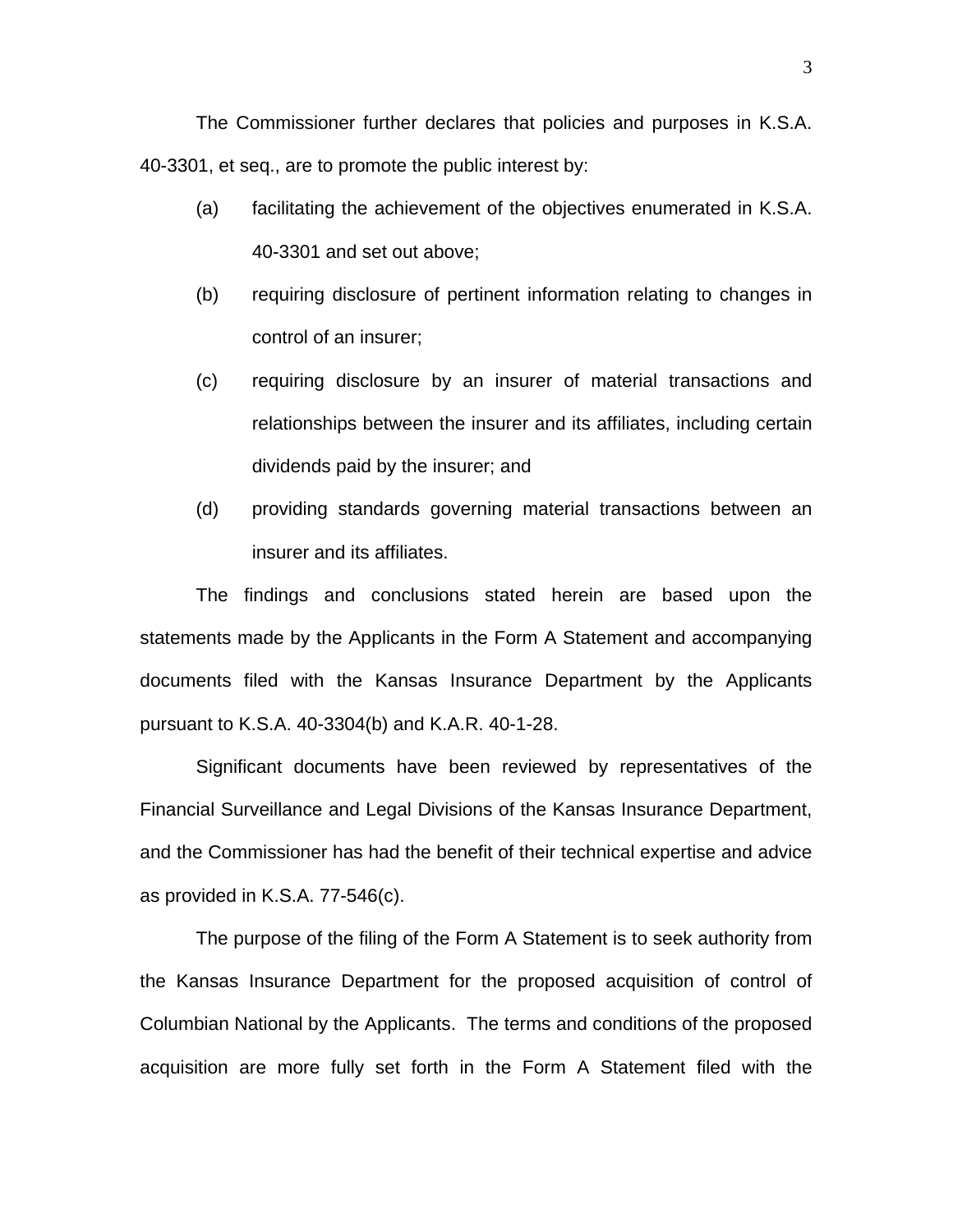Commissioner of Insurance dated September 17, 2004, pursuant to the Kansas Insurance Holding Companies Act, K.S.A. 40-3301, et seq.

The Applicants have submitted Exhibits to the Form A Statement, including, but not limited to, the Stock Purchase Agreement, financial statements and a business plan, pre-acquisition and post-acquisition organizational chart, and Fidelity Investments Disclaimer of Control.

 The staff of the Kansas Insurance Department has inspected and reviewed the contents of the Form A Statement and Exhibits attached thereto, to the extent necessary, and found that the filing of the Form A Statement and Exhibits thereto are in accordance with K.S.A. 40-3304 and K.A.R. 40-128 and that the Form A Statement and Exhibits attached thereto have provided the information required under Kansas statutes to enable the Commissioner to render a decision on the application.

#### FINDINGS OF FACT AND CONCLUSIONS OF LAW

1. Columbian National, a Kansas insurer, was organized under the laws of Kansas on June 9, 1978, and became authorized to transact business in Kansas on August 28, 1978.

2. McCaffree Financial Corporation, a Kansas corporation, owns 100% of the stock of Columbian.

3. First American, a California corporation, is a subsidiary of the First American Corporation.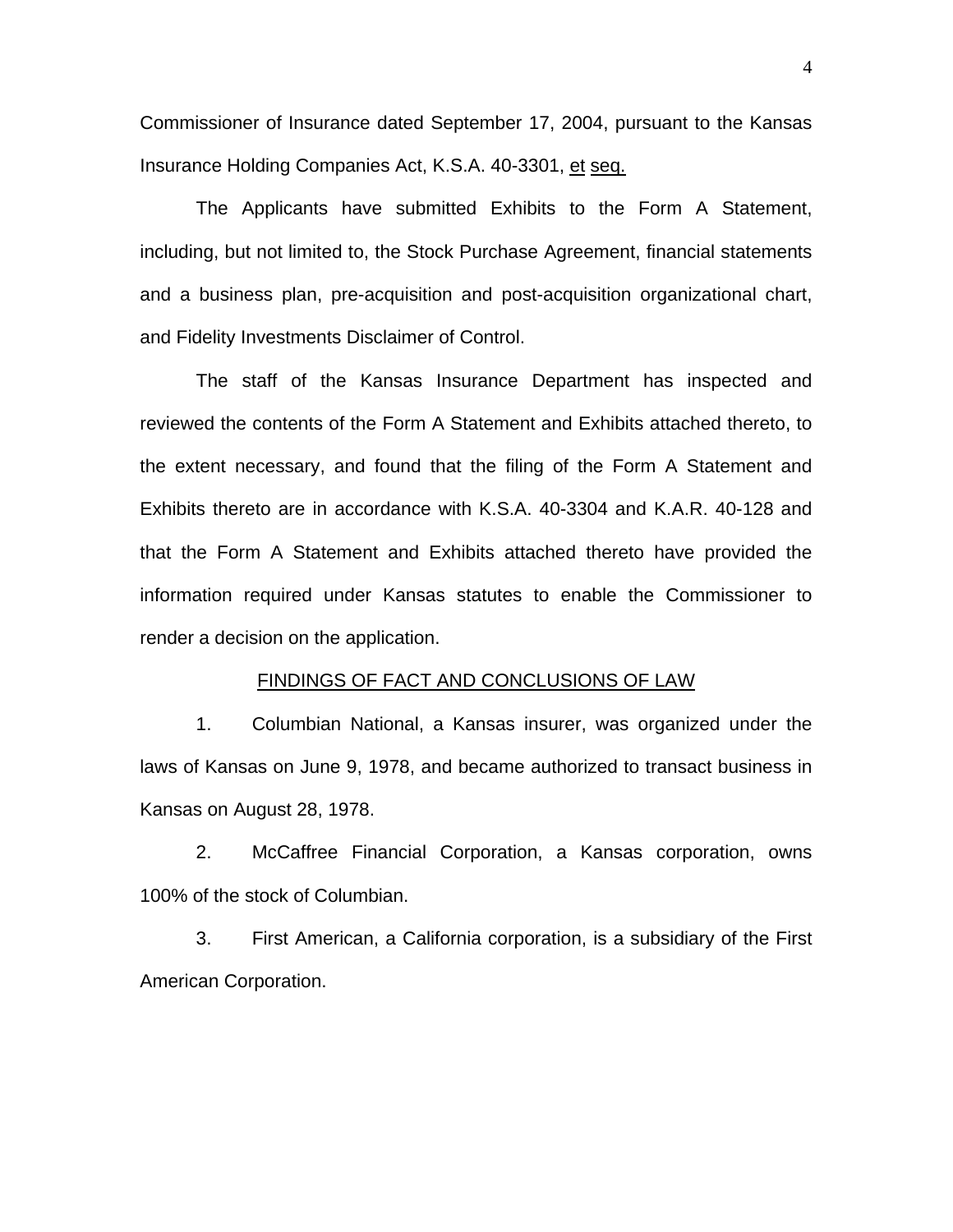4. The First American Corporation ("Corporation"), a California corporation, owns 100 percent of the shares of First American and is considered to be the ultimate controlling parent of Columbian National.

5. Fidelity Management Trust holds 12.2 percent of the Corporation in its capacity as the trust of the Corporation.

6. On August 26, 2003, the Kansas Insurance Department approved a Disclaimer of Control request for Fidelity regarding their ownership of Corporation stock. Therefore, it has been determined that no person or entity "controls" the applicants of the Form A Statement as "control" is defined in K.S.A. 40-3302(c).

7. The Corporation will purchase from McCafree all the issued and outstanding stock of Columbian.

8. Immediately after the purchase the Corporation shall cause the capital stock of Columbian to be contributed to First American.

9. After the stock purchase, Columbian will become a wholly owned subsidiary of First American.

10. The Applicant filed a duly certified copy of the Form A statement with the Kansas Insurance Department dated September 17, 2004.

11. Review of evidence establishes that, after the acquisition of control as proposed in the Form A Statement, the Applicant will be able to satisfy the requirements necessary for maintaining the business of Columbian National to the satisfaction of the policyholders.

12. Evidence establishes that, after the acquisition of control as proposed in the Form A statement, Columbian National will be able to satisfy the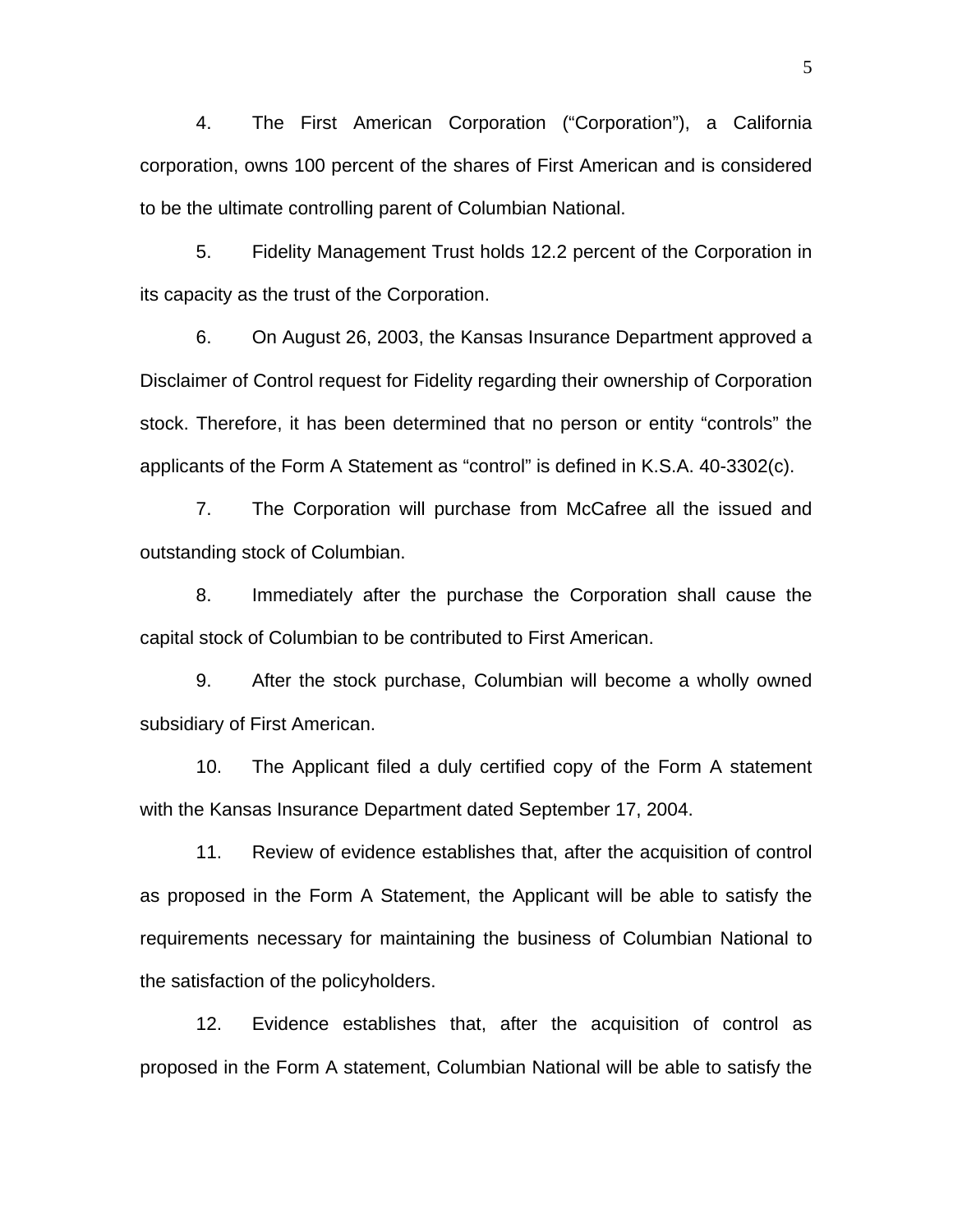requirements for the issuance of a license to write the line or lines of business for which it is presently licensed.

13. No evidence has been introduced to establish that the financial condition of the Applicant will jeopardize the financial stability of Columbian National or prejudice the interest of the policyholders.

14. Evidence has been introduced which shows that the Applicant has no plans or proposals to liquidate Columbian National sell its assets or consolidate or merge it with any person, or to make any other material change in its business or corporate structure or management which would be unfair and unreasonable to the policyholders of Columbian National and not be in the public interest.

15. Evidence has been introduced to establish that the competence, experience and integrity of those persons who will control the operation of Columbian National after the acquisition are such that will be in the interest of the policyholders of Columbian National and of the public interest to permit the acquisition.

16. Evidence has been introduced to establish that the acquisition will not be hazardous or prejudicial to the insurance-buying public.

17. The Form A Statement is in compliance with the provisions of the Kansas Insurance Holding Companies Act, K.S.A. 40-3301, et seq. and K.A.R. 40-1-28.

18. The evidence submitted supports approval of the proposed acquisition of control of Columbian National by the Applicant.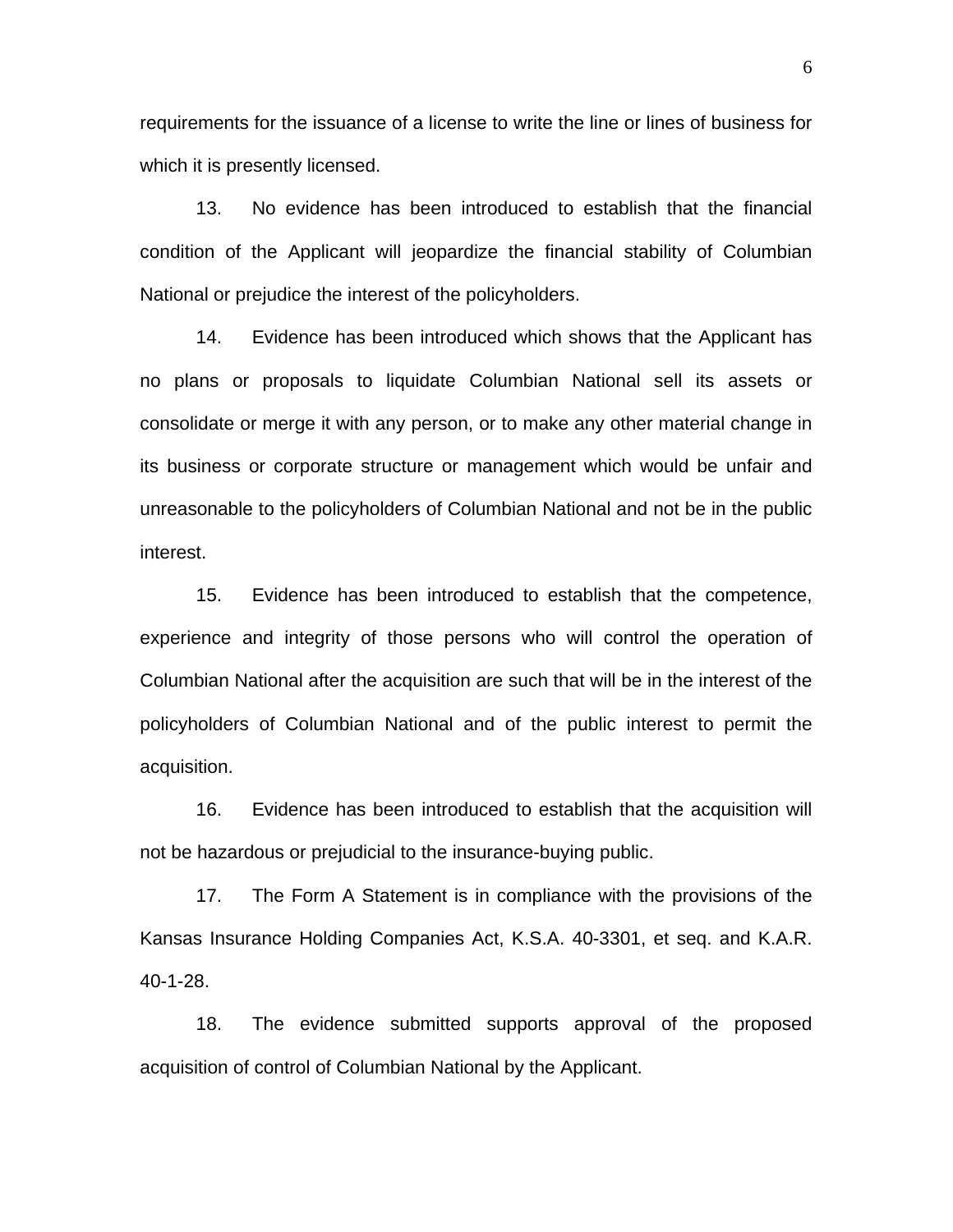**IT IS THEREFORE ORDERED BY THE COMMISSIONER OF INSURANCE THAT:** 

1. The application by First American Title Insurance Company and The First American Corporation to acquire control of Columbian National in the manner set forth in the Form A Statement and Exhibits attached thereto is hereby approved pursuant to K.S.A. 40-3304, provided the acquisition is effected within sixty days of the date of this order.

2. The Commissioner of Insurance retains jurisdiction over the subject matter of this proceeding and over the parties for the purpose of entering such further order or orders as may be deemed proper.

### **Notice of Rights**

 First American Title Insurance Company and The First American Corporation are entitled to a hearing pursuant to K.S.A. § 77-537, the Kansas Administrative Procedure Act. If desires a hearing, the company must file a written request for a hearing with:

> John W. Campbell, General Counsel Kansas Insurance Department 420 S.W. 9th Street Topeka, Kansas 66612.

 This request must be filed within fifteen (15) days from the date of service of this Order. If First American Title Insurance Company or The First American Corporation request a hearing, the Kansas Insurance Department will notify the companies of the time and place of the hearing and information on the procedures, right of representation, and other rights of parties relating to the conduct of the hearing, before commencement of same.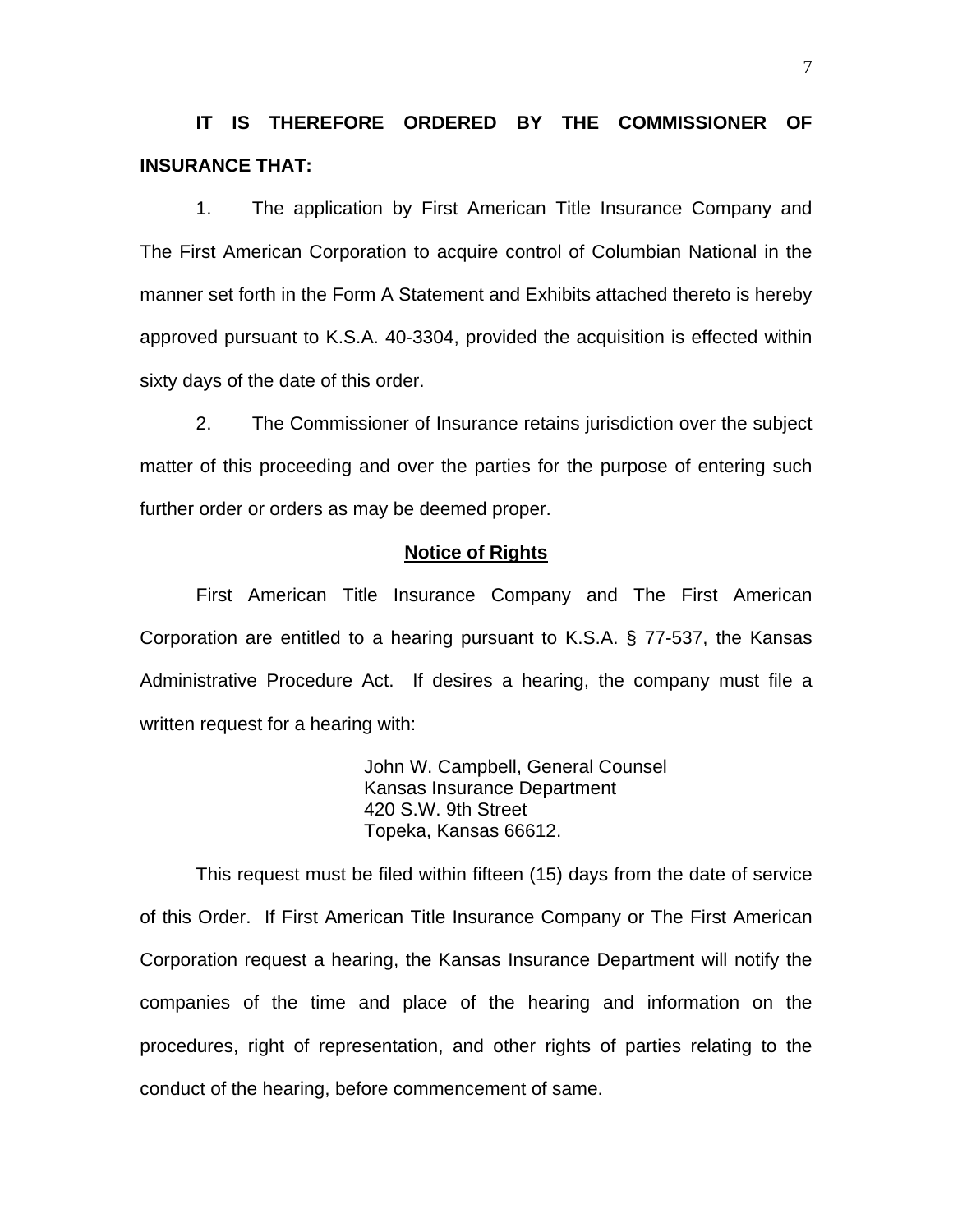If a hearing is not requested in the time and manner stated above, this Order shall become effective as a Final Order upon the expiration of time for requesting a hearing, pursuant to K.S.A. § 77-613. In the event that First American Title Insurance Company or The First American Corporation files a petition for judicial review, pursuant to K.S.A. § 77-613(e), the agency officer to be served on behalf of the Kansas Insurance Department is:

> John W. Campbell, General Counsel Kansas Insurance Departmen420 S.W. 9th Street Topeka, Kansas 66612.

IT IS SO ORDERED THIS \_30\_<sup>th</sup> DAY OF SEPTEMBER, 2004, IN THE **CITY OF TOPEKA, COUNTY OF SHAWNEE, STATE OF KANSAS.** 



**/s/ Sandy Praeger** Sandy Praeger Commissioner of Insurance

 \_/s/ Linda Sheppard\_\_\_\_\_\_\_\_\_\_\_\_\_\_ Linda Sheppard Assistant General Counsel